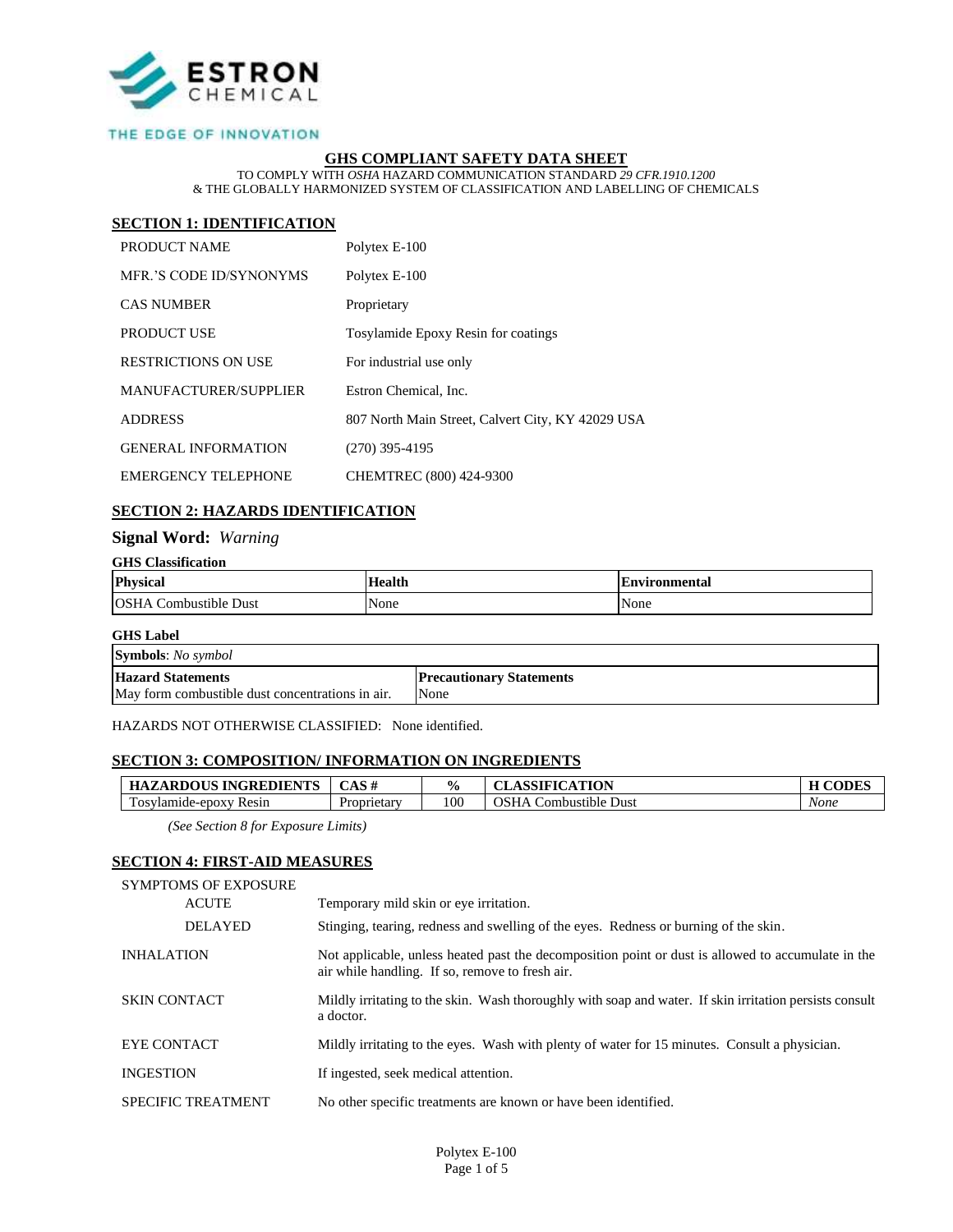### **SECTION 5: FIRE FIGHTING MEASURES**

| FLAMMABILITY CLASSIFICATION                                       | OSHA Combustible Dust                                                                                                                                |
|-------------------------------------------------------------------|------------------------------------------------------------------------------------------------------------------------------------------------------|
| <b>FLAMMABLE LIMITS</b>                                           | No test data available                                                                                                                               |
| <b>HAZARDOUS COMBUSTION PRODUCTS</b>                              | Carbon monoxide and carbon dioxide.                                                                                                                  |
| EXTINGUISHING MEDIA                                               | Dry Chemical, Water Fog, $CO2$                                                                                                                       |
| UNUSUAL FIRE AND EXPLOSION<br><b>HAZARDS</b>                      | May represent a combustion hazard if dust from this material is allowed to accumulate<br>in the air.                                                 |
| SPECIAL FIRE FIGHTING PROCEDURES                                  | None known.                                                                                                                                          |
| SPECIAL PROTECTIVE EQUIPMENT AND<br>PRECAUTIONS FOR FIRE FIGHTERS | As in any fire, wear self-contained positive-pressure breathing apparatus,<br>(MSHA/NIOSH approved or equivalent) and full (Bunker) protective gear. |

## **SECTION 6: ACCIDENTAL RELEASE MEASURES**

| PERSONAL PRECAUTIONS                            | Avoid contact with skin, eyes and clothing.                                                                                                                  |
|-------------------------------------------------|--------------------------------------------------------------------------------------------------------------------------------------------------------------|
| PROTECTIVE EQUIPMENT                            | See Personal Protective Equipment in Section 8.                                                                                                              |
| <b>EMERGENCY PROCEDURES</b>                     | Avoid unnecessary exposure to bystanders, prevent contact with open flames or other<br>ignition sources.                                                     |
| ENVIRONMENTAL PRECAUTIONS                       | Obey relevant local, state, provincial and federal laws and regulations. Do not allow<br>the product to enter public drainage systems or open water courses. |
| METHODS AND MATERIALS FOR<br><b>CLEANING UP</b> | Avoid creating excessive dust while collecting. Sweep or scoop into a suitable<br>container for disposal.                                                    |

### **SECTION 7: HANDLING AND STORAGE**

| PRECAUTIONS FOR SAFE HANDLING      | Do not allow dust to concentrate in the air from handling. If necessary, use local<br>ventilation. Handle in accordance with good industrial hygiene and safety practice. |
|------------------------------------|---------------------------------------------------------------------------------------------------------------------------------------------------------------------------|
| <b>CONDITIONS FOR SAFE STORAGE</b> | Store in cool areas. Keep containers closed. The product shelf life is two years from<br>date of manufacture in an unopened container stored at 20 $^{\circ}$ C.          |

### **SECTION 8: EXPOSURE CONTROLS/PERSONAL PROTECTION**

| INGREDIENTS                      | $CAS \#$                                           | $\%$ | <b>ACGIH TLV</b>                                                                                                                                                                               | OSHA PEL         |
|----------------------------------|----------------------------------------------------|------|------------------------------------------------------------------------------------------------------------------------------------------------------------------------------------------------|------------------|
| Tosylamide-epoxy Resin           | Proprietary                                        | 100  | None established                                                                                                                                                                               | None established |
| APPROPRIATE ENGINEERING CONTROLS | None required.                                     |      |                                                                                                                                                                                                |                  |
| PERSONAL PROTECTIVE EOUIPMENT    |                                                    |      |                                                                                                                                                                                                |                  |
| <b>EYE/FACE</b>                  | Safety glasses or goggles.                         |      |                                                                                                                                                                                                |                  |
| <b>SKIN</b>                      |                                                    |      | Impervious protective gloves and clothing as appropriate to avoid skin contact.                                                                                                                |                  |
| <b>RESPIRATORY</b>               | An appropriate NIOSH approved respirator for Dust. |      |                                                                                                                                                                                                |                  |
| <b>HYGIENE MEASURES</b>          | clothing before re-use.                            |      | Handle in accordance with good industrial hygiene and safety practices. When using, do not eat,<br>drink or smoke. Wash face and hands before breaks and at the end of work. Wash contaminated |                  |

### **SECTION 9: PHYSICAL AND CHEMICAL PROPERTIES**

| APPEARANCE              | Clear solid resin                | <b>ODOR</b>                            | Very mild, esteric     |
|-------------------------|----------------------------------|----------------------------------------|------------------------|
| <b>ODOR THRESHOLD</b>   | No test data available           | pH                                     | No test data available |
| <b>MELTING POINT</b>    | No test data available           | <b>BOILING POINT/RANGE</b>             | $>200$ °C              |
| <b>FLASH POINT</b>      | Over $200^{\circ}F$              | EVAPORATION RATE                       | No test data available |
| <b>FLAMMABILITY</b>     | <b>OSHA Combustible Dust</b>     |                                        |                        |
| <b>FLAMMABLE LIMITS</b> | No test data available<br>LOWER. | No test data available<br><b>UPPER</b> |                        |
| <b>VAPOR PRESSURE</b>   | No test data available           | <b>VAPOR DENSITY</b>                   | No test data available |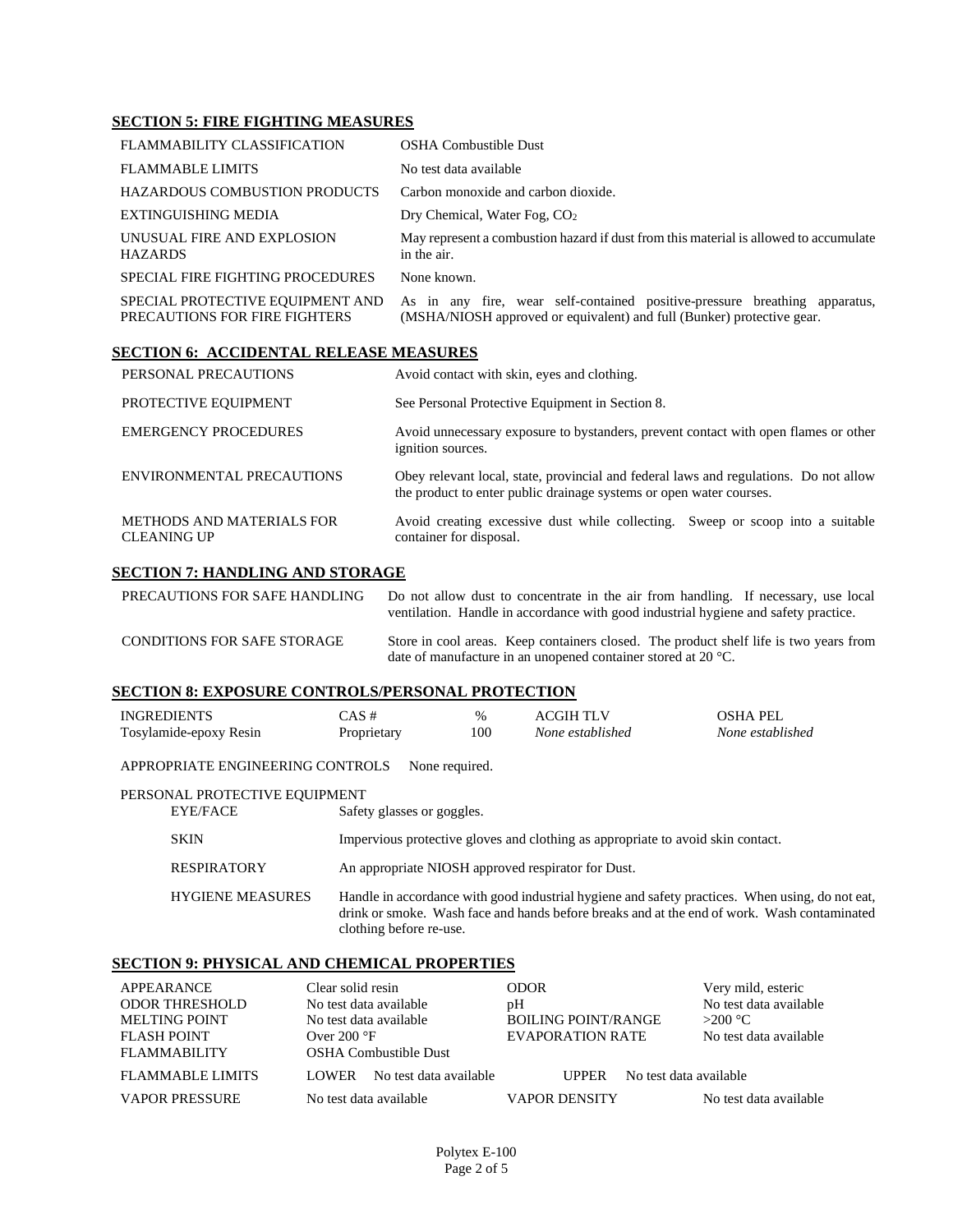| <b>RELATIVE DENSITY</b><br><b>PARTITION COEFFICIENT</b> | 1.27 @ 25 °C           | <b>SOLUBILITY IN H<sub>2</sub>O</b><br><b>AUTOIGNITION</b> | Not readily soluble    |
|---------------------------------------------------------|------------------------|------------------------------------------------------------|------------------------|
| (n-octanol/water)                                       | No test data available | <b>TEMPERATURE</b>                                         | No test data available |
| <b>DECOMPOSITION</b><br><b>TEMPERATURE</b>              | $>$ 2.50 °C.           | VISCOSITY                                                  | No test data available |
| % VOLATILE                                              | 2 Maximum              | SOFTENING POINT                                            | $70 - 76$ °C           |

### **SECTION 10: STABILITY AND REACTIVITY**

| <b>REACTIVITY</b>                  | This product does not pose a significant reactivity hazard when stored<br>appropriately (see Section 7). |
|------------------------------------|----------------------------------------------------------------------------------------------------------|
| <b>STABILITY</b>                   | This product is stable when stored appropriately (see Section 7).                                        |
| <b>CONDITIONS TO AVOID</b>         | Excessive heat and open flame, material dust accumulation.                                               |
| INCOMPATIBILE PRODUCTS             | Strong oxidizing or reducing agents.                                                                     |
| HAZARDOUS DECOMPOSITION PRODUCTS   | Carbon dioxide and carbon monoxide.                                                                      |
| POSSIBILITY OF HAZARDOUS REACTIONS | Will not occur                                                                                           |

# **SECTION 11: TOXICOLOGICAL INFORMATION**

TOXICITY TO DAPHNIA Not established

| <b>SYMPTOMS OF EXPOSURE</b><br><b>ACUTE</b> |                                                  | Temporary mild skin or eye irritation. Coughing.                                                                         |                                          |                                                                                                 |  |
|---------------------------------------------|--------------------------------------------------|--------------------------------------------------------------------------------------------------------------------------|------------------------------------------|-------------------------------------------------------------------------------------------------|--|
|                                             | <b>DELAYED</b>                                   | of the lungs and airways.                                                                                                |                                          | Stinging, tearing, redness and swelling of the eyes. Redness or burning of the skin. Irritation |  |
| <b>ACUTE TOXICITY</b><br><b>INHALATION</b>  |                                                  | May be mildly irritating.                                                                                                |                                          |                                                                                                 |  |
|                                             | <b>SKIN</b>                                      | In some cases, skin contact will cause mild, but reversible, irritation.                                                 |                                          |                                                                                                 |  |
|                                             | <b>EYES</b>                                      | In some cases, eye contact will cause mild, but reversible, irritation.                                                  |                                          |                                                                                                 |  |
|                                             | <b>INGESTION</b>                                 | Not likely to have harmful effects in normal exposures, may cause nausea or gastric distress<br>if ingested in quantity. |                                          |                                                                                                 |  |
|                                             | <b>INHALATION TOXICITY</b>                       | $LC_{50}$ Rat                                                                                                            |                                          | Not established                                                                                 |  |
|                                             | DERMAL TOXICITY                                  | $LD_{50}$ Rat                                                                                                            |                                          | Not established                                                                                 |  |
|                                             | <b>SKIN IRRITATION</b>                           | Draize, Rabbit, 24 hours                                                                                                 |                                          | Not established                                                                                 |  |
|                                             | <b>EYE IRRITATION</b>                            | Draize, Rabbit, 24 hours                                                                                                 |                                          | Not established                                                                                 |  |
|                                             | <b>ORAL TOXICITY</b>                             | $LD50$ Rat                                                                                                               |                                          | Not established                                                                                 |  |
|                                             | <b>SENSITIZATION</b>                             | Draize, Rabbit                                                                                                           |                                          | Not established                                                                                 |  |
|                                             | <b>CHRONIC EFFECTS</b><br><b>CARCINOGENICITY</b> |                                                                                                                          |                                          | Not listed as a carcinogen by ACGIH, IARC, NTP, or CA Prop 65                                   |  |
|                                             | <b>MUTAGENIC EFFECTS</b>                         |                                                                                                                          | None known                               |                                                                                                 |  |
|                                             | REPRODUCTIVE TOXICITY                            |                                                                                                                          | None known                               |                                                                                                 |  |
|                                             | <b>TARGET ORGAN EFFECTS</b>                      |                                                                                                                          | None known                               |                                                                                                 |  |
|                                             | <b>SECTION 12: ECOLOGICAL INFORMATION</b>        |                                                                                                                          |                                          |                                                                                                 |  |
| <b>ECOTOXICITY</b>                          |                                                  |                                                                                                                          | Not known to be harmful to aquatic life. |                                                                                                 |  |
| <b>TOXICITY TO FISH</b>                     |                                                  |                                                                                                                          | Not established                          |                                                                                                 |  |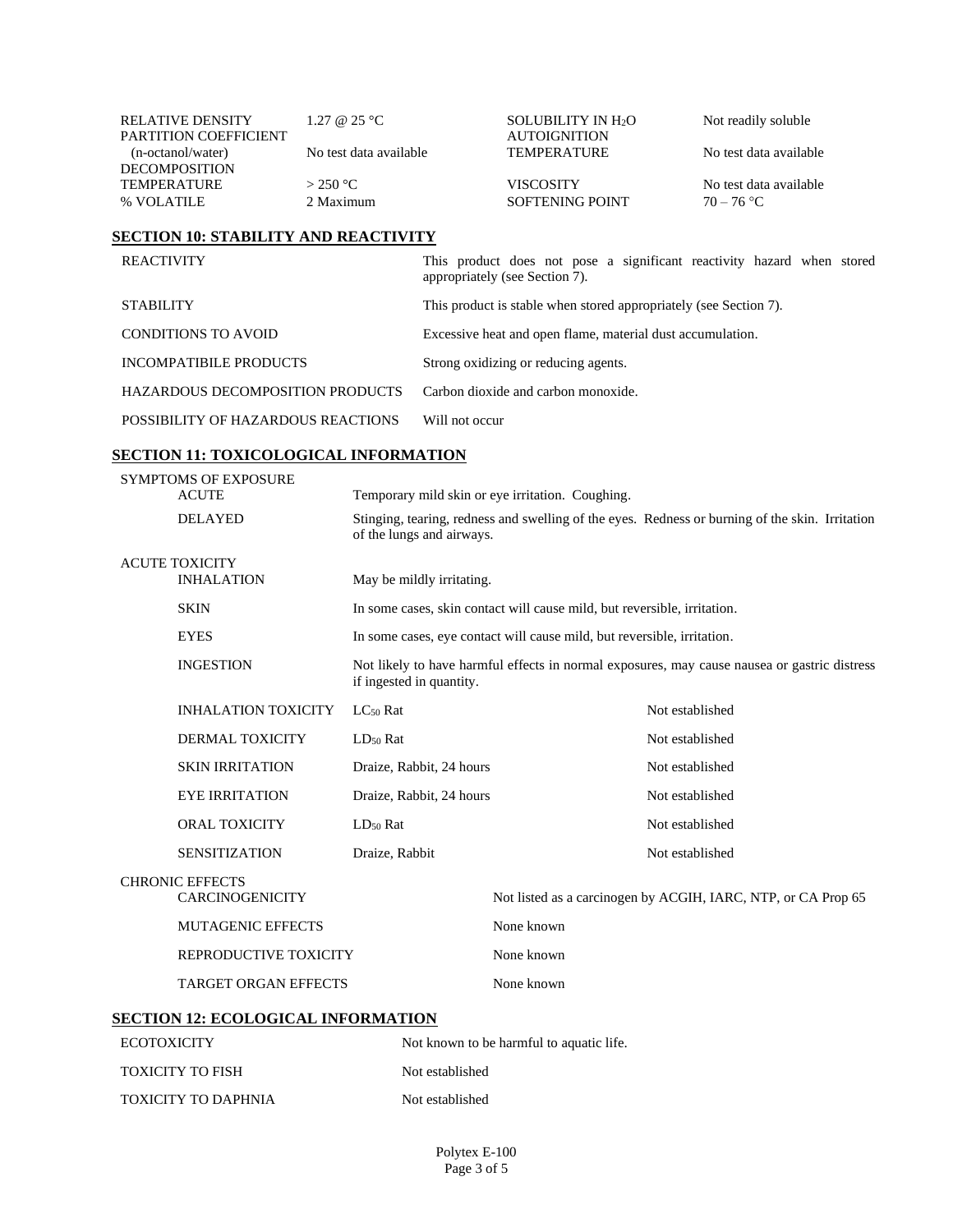| PERSISTANCE AND DEGRADABILITY | No data available |
|-------------------------------|-------------------|
| BIOACCUMULATIVE POTENTIAL     | No data available |
| <b>MOBILITY IN SOIL</b>       | No data available |
| <b>OTHER ADVERSE EFFECTS</b>  | None known        |

### **SECTION 13: DISPOSAL CONSIDERATIONS**

WASTE DISPOSAL Dispose of in accordance with local, state and federal regulations. This product, as supplied, is not a hazardous waste according to Federal regulations (40 CFR 261). This product could become a hazardous waste, if chemical additions are made or if the product is processed or otherwise altered. Consult 40 CFR 261 to determine whether the altered material is a hazardous waste.

US EPA WASTE NUMBER & DESCRIPTION No information available

#### **SECTION 14: TRANSPORT INFORMATION**

This section provides basic shipping classification information. Refer to appropriate transportation regulations for specific requirements.

| <b>DOT</b> | Not regulated | TDG  | Not regulated | MEX      | Not regulated |
|------------|---------------|------|---------------|----------|---------------|
| ICAO       | Not regulated | IATA | Not regulated | IMDG/IMO | Not regulated |
| RID.       | Not regulated | ADR  | Not regulated | ADN      | Not regulated |

### **SECTION 15: REGULATORY INFORMATION**

The components in this product are either listed or exempt from listing due to polymer exemption criteria for the following chemical listing inventories as indicated by an "X":

| <b>AICS</b>  | <b>Australian Inventory of Chemical Substances</b>         | X           |
|--------------|------------------------------------------------------------|-------------|
| <b>DSL</b>   | Canadian Domestic Substances List                          |             |
| ECL          | Korean Existing Chemicals List                             |             |
| <b>ENCS</b>  | Japanese Existing and New Chemical Substances              |             |
| <b>IECSC</b> | Inventory of Existing Chemical Substances in China         |             |
| <b>NDSL</b>  | Canadian Non-Domestic Substances List                      | $\mathbf x$ |
| <b>NZIOC</b> | New Zealand Inventory of Chemicals                         | $\mathbf X$ |
| <b>PICCS</b> | Philippines Inventory of Chemicals and Chemical Substances |             |
| <b>SWISS</b> | Giftliste 1 and Inventory of Notified New Substances       |             |
| <b>TCSI</b>  | Taiwan Chemical Substances List                            |             |
| <b>TSCA</b>  | <b>US Toxic Substances Control Act</b>                     | $\mathbf X$ |
| <b>VNECI</b> | Vietnam National Existing Chemical Inventory               | $\mathbf x$ |

### INTERNATIONAL REGULATIONS

EU REGULATION (EC) No. 1907/2006 (REACH) Annex XIV - List of substances subject to authorization, *Substances of Very High Concern*: This product does not contain any SVHC listed substances.

REACH All components of this product are REACH registered per ECHA requirements.

C.D. 96/82/EC Council Directive 96/82/EC, Annex I not mentioned by name. With regard to possibly appropriate decomposition products see Chapter 10.